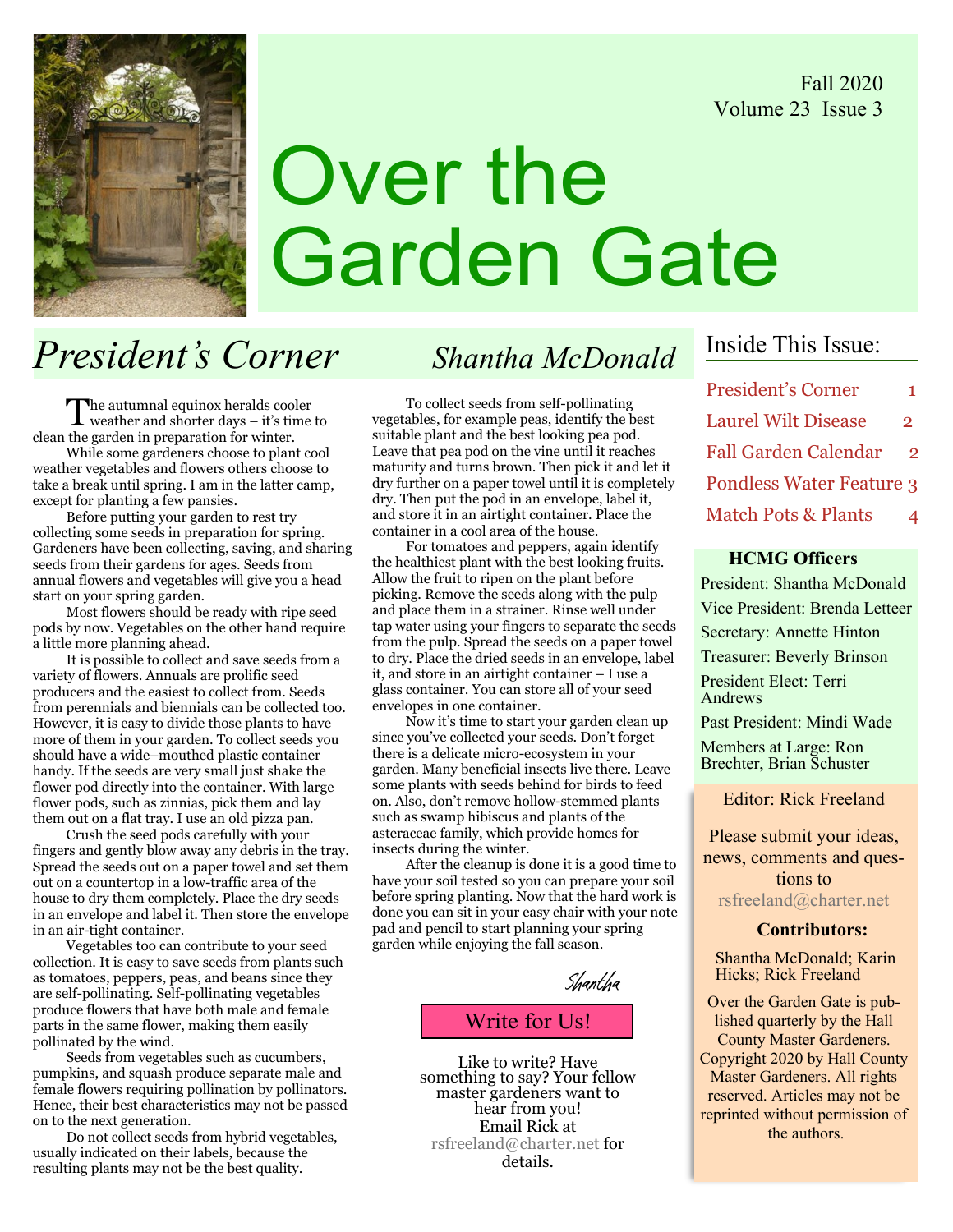### Laruel Wilt Disease Karin Hicks

Laurel wilt is a disease of woody plants in the Laurel (Lauraceae) family. In our area it could affect our native sassafras (Sassafras albidum) and spicebush (Lindera benzoin) trees.

Luckily, mountain laurel, rhododendron, loblolly bay and sweetbay magnolias don't seem to be susceptible to this disease. Redbays (Persea borbonia) are by far the most widely affected host, with extensive mortality occurring in coastal areas from North Carolina to Mississippi, moving toward Alabama and Louisiana.

So, why should we be concerned about LWD here in Hall County? Because two cases of laurel wilt have been confirmed in Cobb County.



Laurel wilt is caused by Raffaelea lauricola, a fungal pathogen, which is transmitted by the redbay ambrosia beetle (Xyleborus glabratus). This beetle is native to southern Asia and was first documented in Georgia in 2002. This beetle is a small, elongate, cylindrical beetle about 2 mm long.

There are many species of ambrosia beetles, some breed in living trees while most prefer dying or recently cut trees. All ambrosia beetles carry a fungus with

them and most of the time the fungus is not lethal to the tree; however, the redbay ambrosia beetle carries a fungus that is pathogenic to the host. These beetles don't actually feed on wood, but instead, adults and larvae feed on fungi that are inoculated into galleries in the sapwood by the adult females. Female redbay ambrosia beetles can fly, males cannot. New infestations occur when a single, female beetle flies to a host tree, reproduces and is able to establish a whole new population without even mating.



Newly attacked trees show few external symptoms. Small strings of compacted sawdust may protrude from the bark at the point of attack but these strings easily disintegrate and therefore are not always readily visible. If you remove the bark at the point of attack you will find shot holes from which a dark stain extends into the surrounding xylem. The stain is the trees response to the infection from the fungus, which will gradually spread throughout much of the outer sapwood. Once infection occurs, the fungus spreads quickly throughout the tree's vascular system, preventing movement of water within the tree. Infected trees die quickly, often showing a full crown of dead, brown

leaves. As the tree dies it may be colonized by other species of ambrosia beetles. The beetles are wood borers and tunnel deep within a tree and may even remain inside once the tree is dead.



Sadly, there is no cure once a tree has this disease and management options for preventing the spread of the disease are limited. To avoid spreading the beetle and pathogen to new areas, on-site chipping and burning of infested material is recommended. Chemical treatments may be effective for high value trees. The Georgia Forestry Commission, Georgia DNR and Georgia State Parks all advise people buy local firewood to prevent the spread of pests, such as Emerald Ash Borer, European Gypsy Moth and others, within the state. Check out the website Don't Move Firewood

https://www.dontmovefirewood.org/ma p/georgia/ for more resources.

If you observe a dying host tree and suspect laurel wilt contact the Extension Office. Do NOT send samples, as infested material could transport the beetle to new locations. Remember it only takes one redbay beetle to create an infestation.

# Fall Gardening Calendar Rick Freeland

Your gardening tasks for fall:

### Zone 7

- Set out transplants of coolweather vegetables
- Prune cane fruits such as raspberries and blackberries
- Plant winter pansies and fall annuals (calendula, dianthus, ornamental cabbage and kale)
- Plant peonies
- Plant fall-blooming bulbs to brighten up fading windowboxes, planters and in drifts among ornamental grasses
- Continue to harvest herbs and flowers for drying
- Divide peonies, bearded iris and other spring- and summerblooming perennials
- Plant bareroot trees and shrubs
- Order sweet pea seedlings for fall planting
- Plant herbs and groundcovers as the weather cools

### Zone 8

- Plant bareroot trees and shrubs
- Order sweet pea seedlings for fall planting
- Set out second crop of tomato and and pepper plants

● Sow seeds of green beans, squash, pumpkins and cucumbers

- Divide bearded iris and other overcrowded spring- and summer-blooming perennials
- Prune cane fruits
- Continue to harvest herbs and flowers for drying
- Sow seeds of perennials and keep soil moist if rainfall is scarce
- Start cool-weather vegetables from seed now or set out storebought transplants later in the month

• Plant winter pansies and fall annuals (calendula, dianthus, ornamental cabbage and kale

## What the Heck? Thermotropism

Thermotropism is a plant's growth response to temperature. One example is the curling of Rhododendron leaves during cold temperatures. Another is when lettuce is grown in winter in unheated greenhouses. In very cold weather, lettuce shows some leaf curling, a degree of leaf wrinkling uncharacteristic of the variety. Leaves may also "hug the ground", as if seeking warmth or shelter.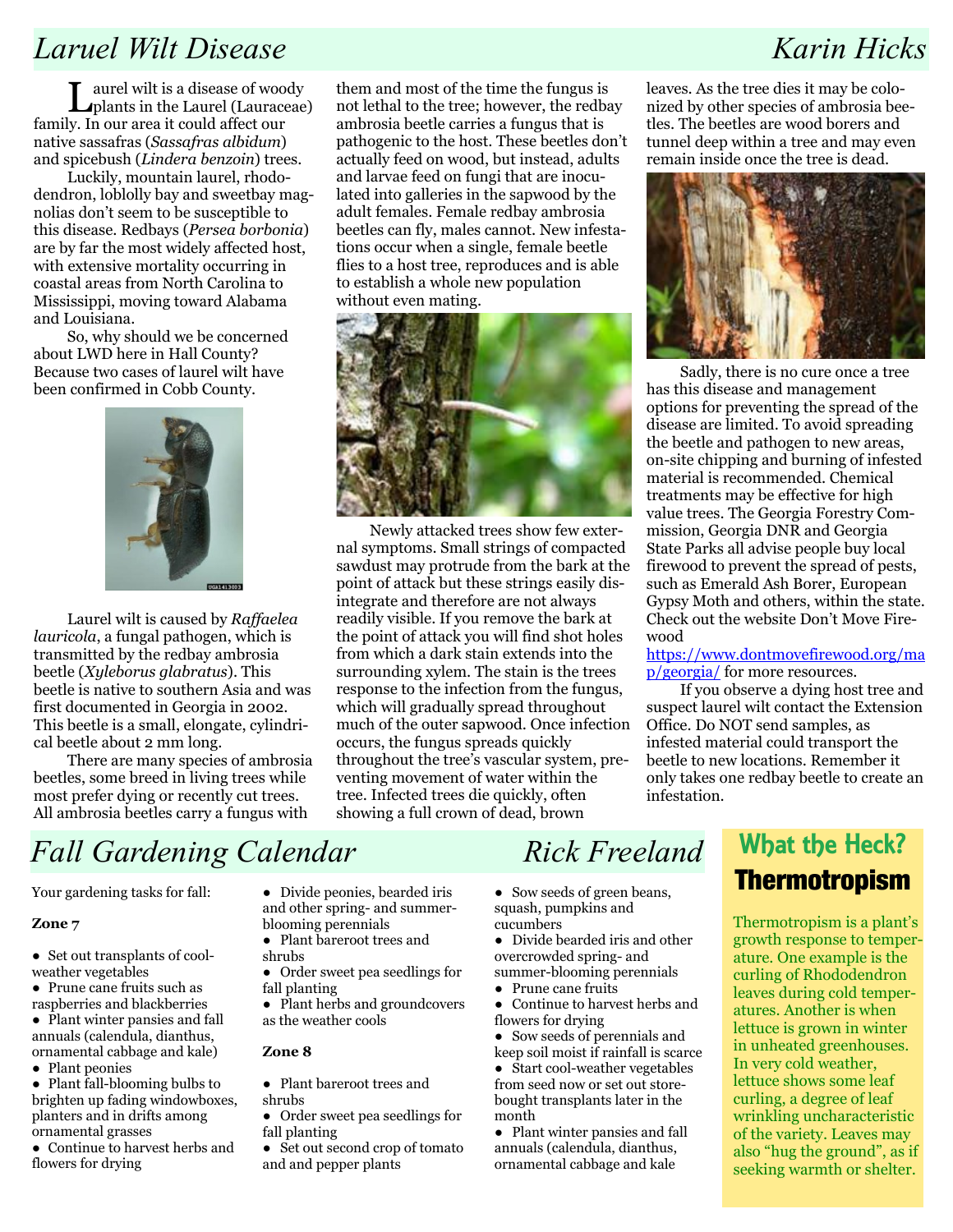$M$ ant the tinkling serenity of moving water in the garden without the mess of a traditional waterfall and pond feature? A pondless water feature can liven any space.

Gardens and ponds seem to go together. Introducing water, moving or otherwise, into the garden evokes tranquility and a sense of delight.

Full blown ornamental ponds, however, can be expensive and messy - even dangerous. They can also be maintenance nightmaress. But gardeners have an alternative - the "disappearing water" water feature.

A pondless water feature can be as simple as a rain chain hanging from a gutter over an infiltration basin filled with river stone, or as elaborate as a tiered waterfall cascading into a constructed stream bed, where it disappears almost magically into the ground.

Pondless water features can fit almost anywhere - in a small garden nook, beside an entryway, as a back yard focal point. Pondless translates to adaptability.

### Advantages of Pondless Water Features

What are the advantages of "going pondless"?

First, they're safer. Flowing water usually winds up in a pebble bed, rock basin, or something similar. There's little risk of children drowning in a pondless water feature.

Homeowners can save money. Vanishing water features use less water and electricity. They can be turned off at night, or when the homeowner is gone, either manually or by using a timer. And since it's a pondless feature, evaporation of standing water is curtailed drastically. Some designs can even utilize rain water.

They're also easy to construct. It's a great do-it-yourself project for the handy gardener, using a kit or building from scratch with separately purchased materials (it's cheaper that way - kits can be expensive). Or hire a contractor.

Maintenance is a breeze. Keep leaves and debris from the receiving area, and clean the pump maybe twice a year. Since there's no standing water in the basin, algae and stagnation won't be a problem. And no stagnation means no mosquitoes.

### Pondless Water Feature Locations

Where a gardener puts a pondless water feature depends on what he wants to accomplish - his design program. A small feature like a pondless bubbler fountain resembles a piece of sculpture and can work almost anywhere - even on an apartment balcony. A feature incorporating waterfalls will need more space.

Site the pondless water feature in a prominent location, where it can serve as a focal point. Building next to an entryway is a fine way to welcome guests. Or place one next to a patio or a private relaxation nook, where family and guests can experience the sights and sounds of splashing water.

### Building a Pondless Water Feature

Whether installing a small feature like a bubbler fountain, or a larger one like a waterfall, pondless water features are easy to build - by the homeowner, or by a professional.

If using a contractor, make sure he's experienced in water feature installation. Obtaining a design from a qualified designer like a landscape architect is critical if a natural look is desired. Some so-called "natural look" waterfalls fit in like a nudist at a church picnic. It takes real talent and artistry to mimic nature, so take design into account.



Of course, designs can run from completely realistic features seamlessly integrated into a slope, to more formal tiered geometrical structures, to small sculptural fountains. Realism is hard to create convincingly, and formal structures may need some engineering, so it may be better to hire a landscape contractor specializing in water features and experienced in interpreting design drawings when considering these type features.

Generally, however, a homeowner can construct a small pondless water feature, like a sculptural-type bubbler fountain, himself. The one shown above uses stone as the focal point.

### Construct a Stone Bubbler Fountain

● Obtain a large, decorative stone from a quarry or other source. Have the quarry drill a vertical hole through the stone from end to end and deliver it to the site. If the stone is too heavy, the homeowner should get help in placing it.

● Next, prepare the basin. Buy a Rubbermaid tub, like a horse trough (don't use plastic, it degrades over time). These sell for around \$40.00.

● Dig a hole and bury the tub, backfilling around it so that 4" of the rim is above ground. Make sure the tub is level.

● Fill the tub with water. Use a hose to soak the backfill and settle the tub (filling the tub with water first prevents it from floating from the ground).

● Install the pump in the tub in an accessible place (for future cleaning). The pump provider can help determine the size pump needed for the type pondless water feature desired.

- Connect flexible tubing long enough to reach from the pump through the hole in the stone and to the starting point.
- Cover the pump with a section of  $8" x$ 10" PVC pipe. The end of the PVC should be just below the rim of the tub.

● Fill the tub with rocks, with larger stones on the bottom.

● Make sure the pump's cord is sticking out of the PVC; then place a flat rock over the opening.

• Place topsoil around the 4" of tub rim left exposed.

● Conceal top edge of the tub with more rocks.

● Plant with shrubs, flowering perennials or ornamental grasses, and mulch.

● A periodic application of dry bacteria or chlorine will maintain water quality.

Done right, a pondless water feature can provide the feeling of a cool oasis in a homeowner's garden, for all to enjoy.

### Sources:

Life123 website, "How to Build a Pondless Waterfall", by Jan Goldfield

Exotic Aquatics website, "Disappearing Pondless Waterfall"; Exotic Aquascapes, Inc.